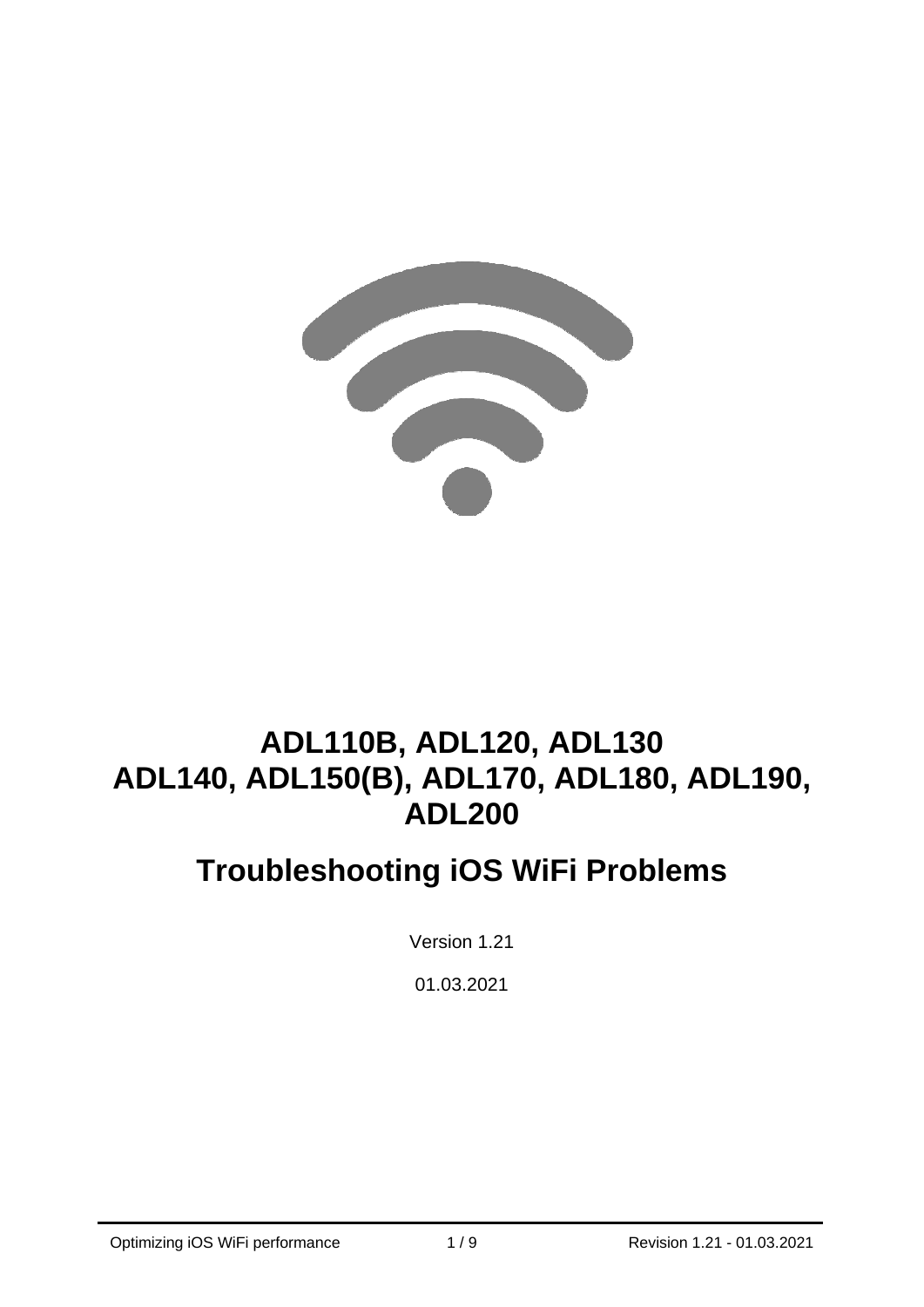## **1 General Description**

This manual gives some hints on how to optimize the WiFi performance of your iPhone or iPad when connected to any of the ADL devices. Some aspects shown below could also cause a complete failure of the WiFi link.

### **2 Rebooting your iOS Device Completely**

In some rare cases the steps shown below are not enough. Then we suggest rebooting your iOS device completely. IOS device remain on all the time even if you pause them by switching off the screen. So devices running for months are quite common. To completely reboot your iOs device press the On/Off button for severl seconds until a red slider appears on the screen. Slide that to switch off the device. Now wait until it is off and give it a few seconds. Now you can restart it with the usual On/Off button. It should now do a complete start which will take a couple of seconds booting up the whole system. This process can cure all kinds of software issues and will terminate all running background apps (see next step) at the same time.

# **3 Terminating Background Apps**

Some apps running in the background will try to transmit data over the ADLConnect WiFi. This might congest the WiFi link reducing the performance of the ADLConnect app. So we suggest terminating all apps which are not required in flight. If you did just reboot your device as described below you did already terminate all background apps.

In order to close apps please double press on the "Home" button below the screen. Then push up, out of the screen all apps which are not required. This terminates the app and removes it from the background.

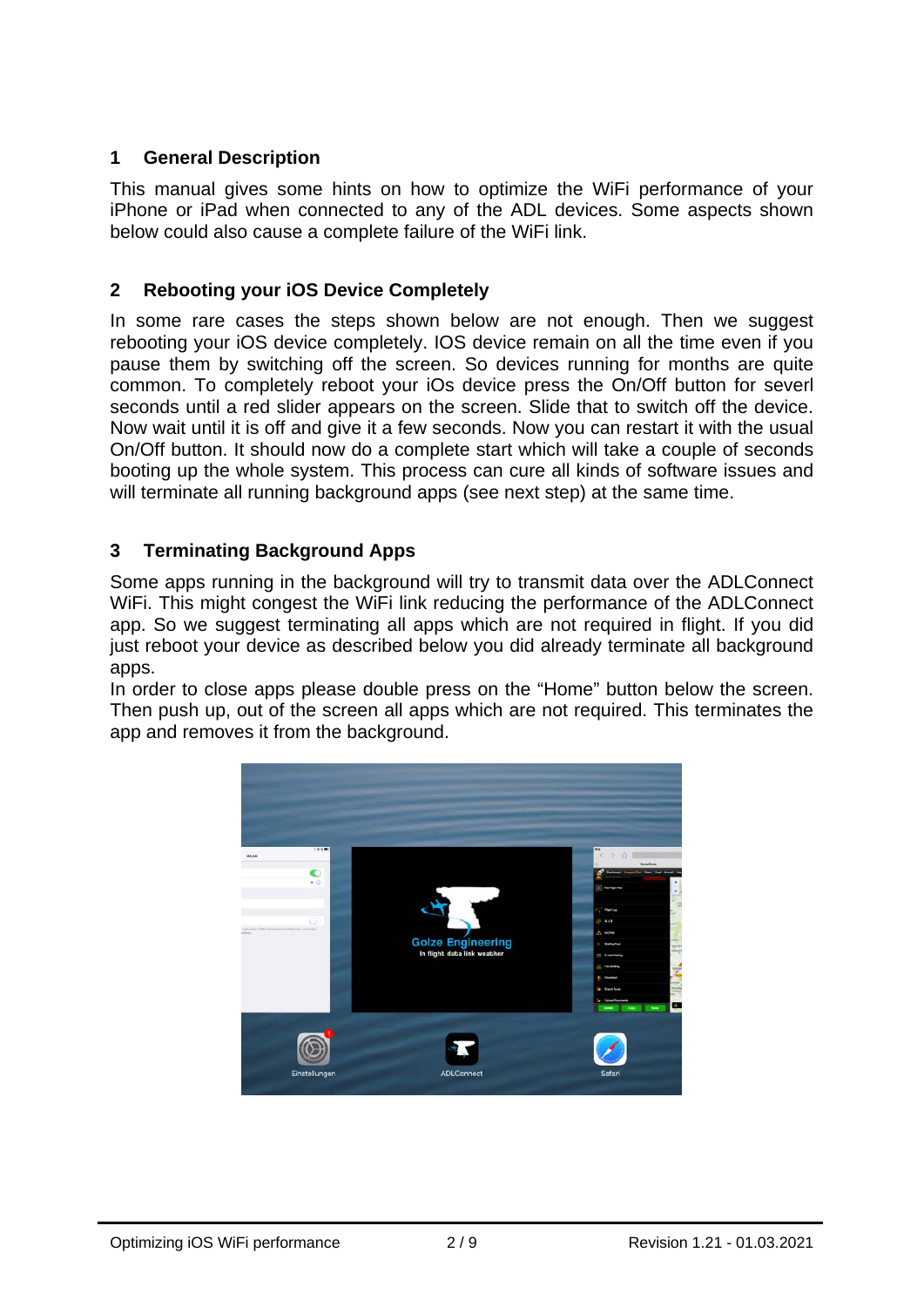

We suggest repeating this process each time before you go flying or experience any performance issues with your WiFi link.

### **4 Verifying iOS Settings for ADLConnect**

Some of the settings shown below only exist since iOS 14. If you use an earlier version just ignore those parts.

Please open the general iOs settings and scroll down on the left side until you see ADLConnect. Select "ADLConnect" and verify the settings on the right side are as shown below.

| 21:03 Tue 13. Oct |                                       |                            | 令 → 100 % 图像   |
|-------------------|---------------------------------------|----------------------------|----------------|
|                   | Settings<br><b><i>BY R-RF R-T</i></b> | <b>ADLConnect</b>          |                |
| متلئة             | iTunes U                              | ALLOW ADLCONNECT TO ACCESS |                |
|                   | Game Center                           | Location<br>٠              | Always >       |
|                   |                                       | Contacts<br>⊚              |                |
| п                 | <b>ADLConnect</b>                     | Local Network<br>Ð         |                |
|                   | AirPort Utility                       | Siri & Search<br>×         | $\mathcal{P}$  |
|                   | Apple Store                           | Notifications              | ×              |
|                   | Clips                                 | Mobile Data<br>040         |                |
| u                 | Dropbox                               | Document Storage           | iCloud Drive > |
|                   | FlightPlan                            |                            |                |
| 燚                 | ForeFlight                            |                            |                |
|                   | GarageBand                            |                            |                |
| $\bullet$         | GoodReader                            |                            |                |
|                   | GoPro                                 |                            |                |
| ₩                 | <b>iMovie</b>                         |                            |                |
| ce                | Iridium GO!                           |                            |                |
| 西                 | Iridium Mail                          |                            |                |

• ADLConnect needs the Location "Always" authorization to run in the background when in flight and send you notifications etc. We do not care about your location and the app will self terminate if not connected to a device to preserve your battery.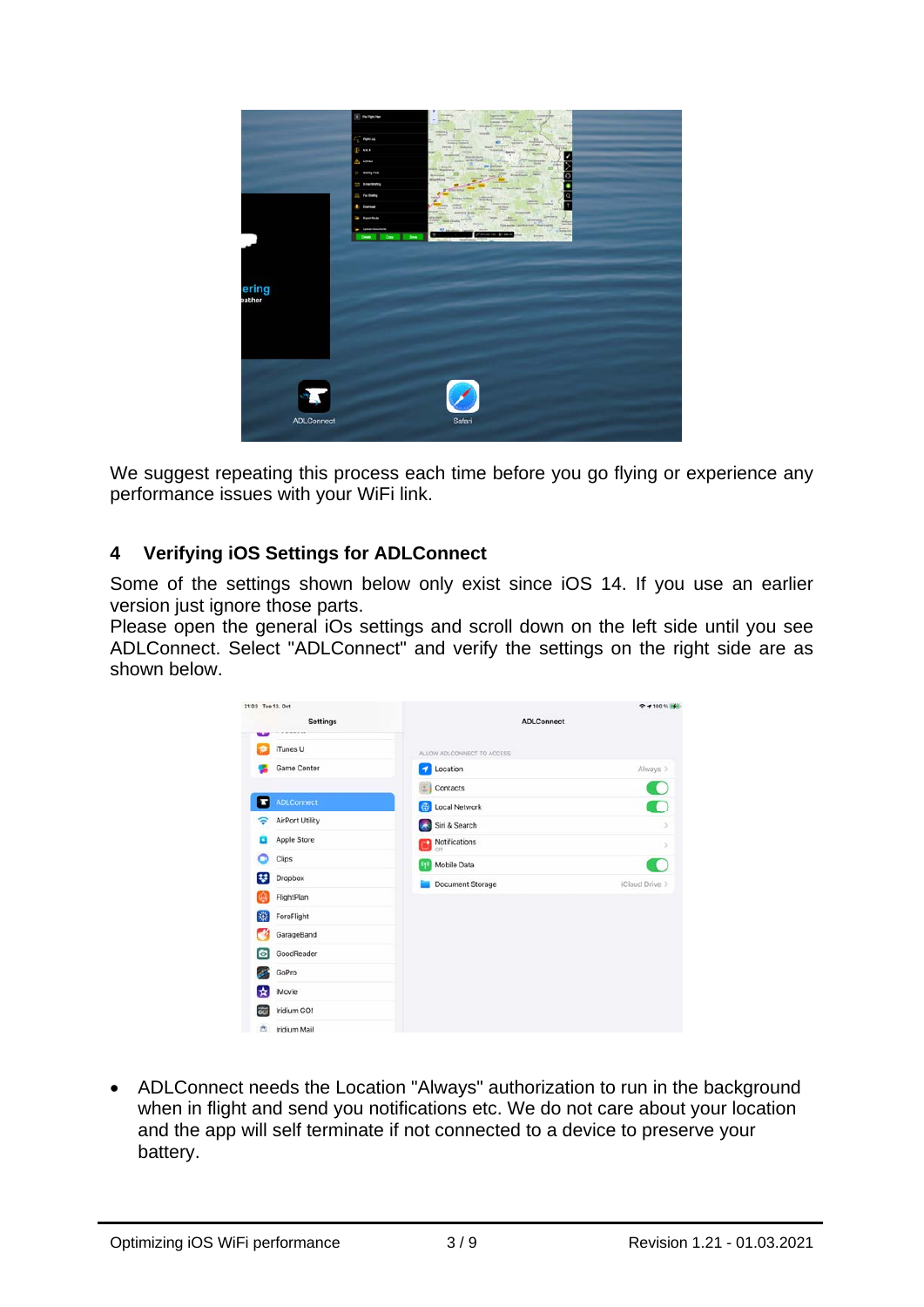- ADLConnect wants to access your contacts to match those to the numbers for the satellite SMS and send email. We do nothing else with your contacts, do not store or transmit them.
- ADLConnect needs to access the "Local Network" to access the ADL devices (available since iOS 14 only).
- If you enable Notifications ADLConnect will send you short iOS notifications if an SMS comes in and you are not in the ADLConnect app.
- Mobile Data must be enabled to allow ADLConnect to download weather data over the Internet. The app will not use up any airtime unless you request and Internet weather download.

### **5 Special iOS WiFi Settings**

The ADL device should work fine without doing any special settings. But there are a few steps you can do to speed things up and which might help in some special situations.

## **5.1 Enabling Low Data Mode**

This setting is only available since iOS 14. Open the iOs WiFi settings, select the ADLConnect WiFi network and then enable the "Low Data Mode" as shown below.

| 21:35 Tue 13. Oct           |                                     | < Wi-Fi                                    | 100 % 84<br><b>ADL Connect</b>                                                                                                                                                       |
|-----------------------------|-------------------------------------|--------------------------------------------|--------------------------------------------------------------------------------------------------------------------------------------------------------------------------------------|
| <b>Settings</b>             |                                     |                                            |                                                                                                                                                                                      |
| Q Search                    |                                     | <b>Unsecured Network</b>                   | Open networks provide no security and expose all network traffic.                                                                                                                    |
| Sebastian Golze             | Apple ID, iCloud, Media & Purchases | WPA3 security type.                        | If this is your Wi-Fi network, configure the router to use WPA2 (AES) or                                                                                                             |
| Update Apple ID Settings    | 5                                   |                                            | Learn more about recommended settings for Wi-Fi                                                                                                                                      |
|                             |                                     | <b>Forget This Network</b>                 |                                                                                                                                                                                      |
| Finish Setting Up Your iPad | 5                                   |                                            |                                                                                                                                                                                      |
| Airplane Mode               |                                     | Auto-Join                                  |                                                                                                                                                                                      |
| Wi-Fi-                      | <b>ADL Connect</b>                  | Private Address                            |                                                                                                                                                                                      |
| Bluetooth                   | On                                  | Wi-Fi Address                              | EE:E6:4C:EF:7A:7D                                                                                                                                                                    |
| Mobile Data                 | No SIM                              |                                            | Using a private address helps reduce tracking of your iPad across different Wi-Fi networks.                                                                                          |
|                             |                                     | Low Data Mode                              |                                                                                                                                                                                      |
| Notifications               |                                     |                                            | Low Data Mode helps reduce your iPad data usage over your mobile network or specific Wi-Fi<br>networks you select. When Low Data Mode is turned on, automatic updates and background |
| Sounds                      |                                     | tasks, such as Photos syncing, are paused. |                                                                                                                                                                                      |
| Do Not Disturb              |                                     | <b>IPV4 ADDRESS</b>                        |                                                                                                                                                                                      |
|                             |                                     | Configure IP                               | Automatic >                                                                                                                                                                          |

# **5.2 Setting a Manual IP Address and Leaving the Router Blank**

The iPhone or iPad needs some time to establish the WiFi link. This process can be optimized if you set a so called fixed IP address. The following screenshots illustrate this process.

**Step 1** Make sure you are connected to the ADLConnect WiFi. Then click the little "I" symbol on the right side.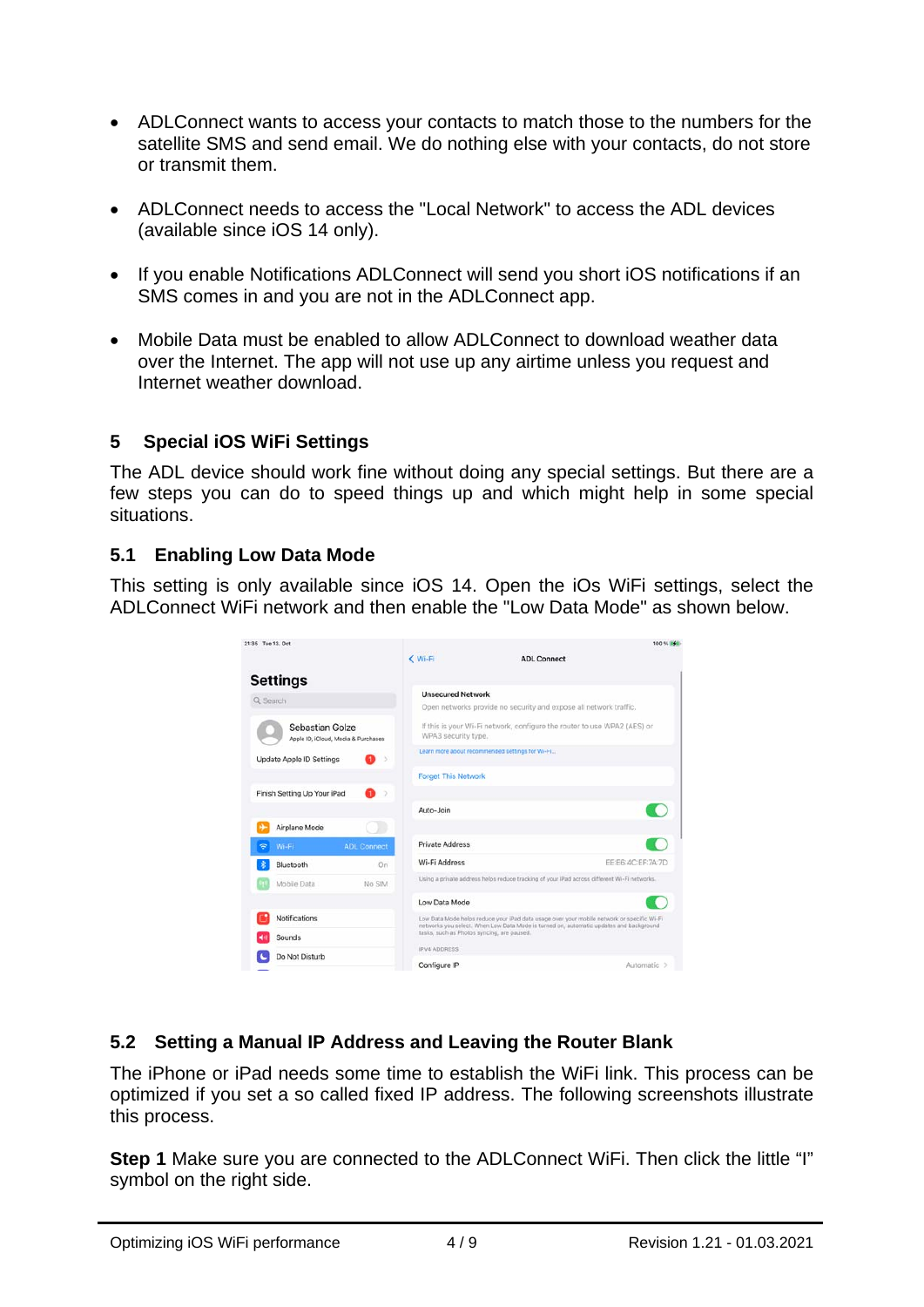| iPad                    |                             | 18:18                                                                                    | $$31\%$                               |
|-------------------------|-----------------------------|------------------------------------------------------------------------------------------|---------------------------------------|
|                         | Einstellungen               | <b>WLAN</b>                                                                              |                                       |
|                         |                             |                                                                                          |                                       |
| →                       | Flugmodus                   | <b>WLAN</b>                                                                              |                                       |
| $\widehat{\mathcal{P}}$ | <b>WLAN</b><br>ADLConnect   | ✔ ADLConnect                                                                             | Œ                                     |
| $\ast$                  | Bluetooth<br>Ein            | NETZWERK WÄHLEN                                                                          |                                       |
|                         |                             | Α.<br>tuxnetz                                                                            | $\widehat{\mathbf{z}}$ (i)            |
| Œ                       | Mitteilungen                | WLAN-345645<br>д                                                                         | Œ<br>ê,                               |
| ၉                       | Kontrollzentrum             | WLAN-VD8ABM<br>а                                                                         | G)<br>$\widehat{\boldsymbol{\cdot} }$ |
|                         | Nicht stören                | Anderes                                                                                  |                                       |
|                         |                             |                                                                                          |                                       |
| ∣⇔                      | $\blacksquare$<br>Allgemein | Auf Netze hinweisen                                                                      |                                       |
| \$                      | Hintergründe & Helligkeit   | Bekannte Netzwerke werden automatisch verbunden. Falls kein bekanntes Netzwerk vorhanden |                                       |
| $\blacktriangleleft$    | Töne                        | ist, müssen Sie manuell ein Netzwerk auswählen.                                          |                                       |
| e                       | Code                        |                                                                                          |                                       |
|                         | Datenschutz                 |                                                                                          |                                       |
|                         |                             |                                                                                          |                                       |
|                         | iCloud                      |                                                                                          |                                       |
|                         | Mail, Kontakte, Kalender    |                                                                                          |                                       |

**Step 2** On the following screen select "Static" on the right side

| iPad                    |                           |                | 18:18             | $*$ 81 %                   |                 |
|-------------------------|---------------------------|----------------|-------------------|----------------------------|-----------------|
| Einstellungen           |                           | K WLAN         | <b>ADLConnect</b> |                            |                 |
|                         |                           |                |                   |                            |                 |
| 4                       | Flugmodus                 |                |                   | Dieses Netzwerk ignorieren |                 |
| $\widehat{\mathcal{P}}$ | <b>WLAN</b>               | ADLConnect     | <b>IP-ADRESSE</b> |                            |                 |
| $\ast$                  | Bluetooth                 | Ein            | <b>DHCP</b>       | <b>BootP</b>               | <b>Statisch</b> |
|                         |                           |                | <b>IP-Adresse</b> |                            | 192.168.1.2     |
| r.                      | Mitteilungen              |                | Teilnetzmaske     |                            | 255.255.255.0   |
| ၙ                       | Kontrollzentrum           |                | Router            |                            | 192.168.1.254   |
| Nicht stören            |                           | <b>DNS</b>     |                   | 192.168.1.254              |                 |
|                         |                           |                | Such-Domains      |                            |                 |
| Ø                       | Allgemein                 | $\blacksquare$ |                   |                            |                 |
| \$                      | Hintergründe & Helligkeit |                | Client-ID         |                            |                 |
| $\blacktriangleleft$    | Töne                      |                | Lease erneuern    |                            |                 |
| е                       | Code                      |                |                   |                            |                 |
|                         | Datenschutz               |                | HTTP-PROXY        |                            |                 |
|                         |                           |                | Aus               | Manuell                    | Autom.          |
|                         | iCloud                    |                |                   |                            |                 |
|                         | Mail, Kontakte, Kalender  |                |                   |                            |                 |

**Step 3** Now the screen should look like this screenshot and you can proceed entering the values manually.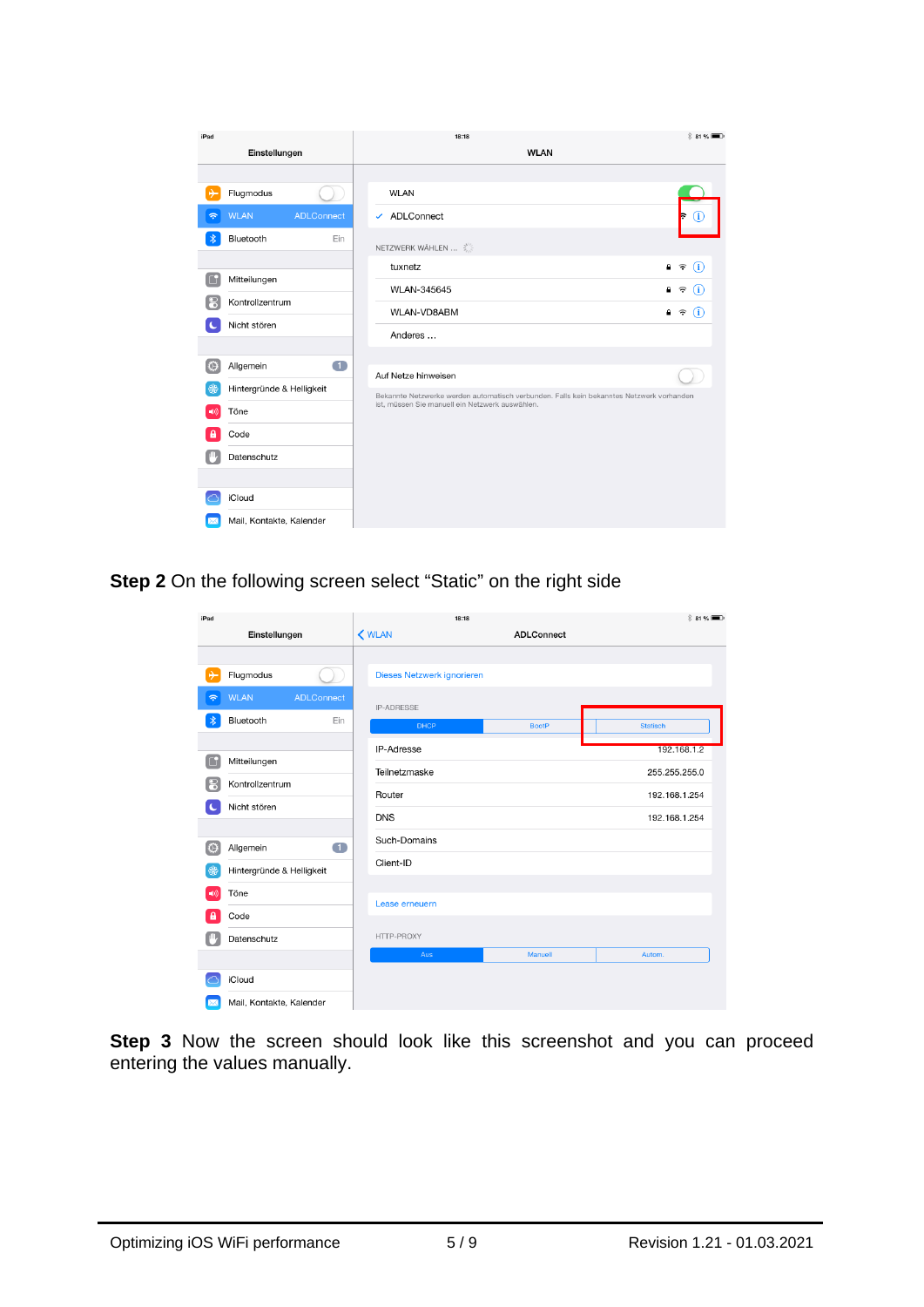| iPad                    |                                  | 18:18                      |  |                   |          |
|-------------------------|----------------------------------|----------------------------|--|-------------------|----------|
|                         | Einstellungen                    | K WLAN                     |  | <b>ADLConnect</b> |          |
|                         |                                  |                            |  |                   |          |
| →                       | Flugmodus                        | Dieses Netzwerk ignorieren |  |                   |          |
| $\widehat{\mathcal{P}}$ | <b>WLAN</b><br><b>ADLConnect</b> | <b>IP-ADRESSE</b>          |  |                   |          |
| $\ast$                  | Bluetooth<br>Ein                 | <b>DHCP</b>                |  | <b>BootP</b>      | Statisch |
|                         |                                  | IP-Adresse                 |  |                   |          |
| Œ                       | Mitteilungen                     | Teilnetzmaske              |  |                   |          |
| 8                       | Kontrollzentrum                  |                            |  |                   |          |
| k                       | Nicht stören                     | Router                     |  |                   |          |
|                         |                                  | <b>DNS</b>                 |  |                   |          |
| Ő                       | $\blacksquare$<br>Allgemein      | Such-Domains               |  |                   |          |
| \$                      | Hintergründe & Helligkeit        |                            |  |                   |          |
| $\blacktriangleleft$ i) | Töne                             | Lease erneuern             |  |                   |          |
| $\mathbf{a}$            | Code                             | HTTP-PROXY                 |  |                   |          |
| m,                      | Datenschutz                      | Aus                        |  | Manuell           | Autom.   |
|                         |                                  |                            |  |                   |          |
|                         | iCloud                           |                            |  |                   |          |
| ⋉                       | Mail, Kontakte, Kalender         |                            |  |                   |          |

**Step 4** Please enter the values as shown below. Leave empty the other fields. If you have more than one iPad/iPhone connected to your ADL device count up the IP-Address. So the second device would get 192.168.1.21, the third 192.168.1.22 etc.

| iPad $\widehat{\tau}$    |                                  |                | 18:19                      |                   | $$31\%$         |
|--------------------------|----------------------------------|----------------|----------------------------|-------------------|-----------------|
|                          | Einstellungen                    | <b>K</b> WLAN  |                            | <b>ADLConnect</b> |                 |
|                          |                                  |                |                            |                   |                 |
| ⊬                        | Flugmodus                        |                | Dieses Netzwerk ignorieren |                   |                 |
| $\widehat{\mathcal{P}}$  | <b>WLAN</b><br><b>ADLConnect</b> | IP-ADRESSE     |                            |                   |                 |
| $\ast$                   | Bluetooth<br>Ein                 |                | <b>DHCP</b>                | <b>BootP</b>      | <b>Statisch</b> |
|                          |                                  | IP-Adresse     |                            |                   | 192.168.1.20    |
| G                        | Mitteilungen                     | Teilnetzmaske  |                            |                   | 255.255.255.0   |
| 8                        | Kontrollzentrum                  | Router         |                            |                   |                 |
| x                        | Nicht stören                     | <b>DNS</b>     |                            |                   |                 |
|                          |                                  |                |                            |                   |                 |
| $\bigcirc$               | $\blacksquare$<br>Allgemein      | Such-Domains   |                            |                   |                 |
| \$                       | Hintergründe & Helligkeit        |                |                            |                   |                 |
| $\blacktriangleleft$ (i) | Töne                             | Lease erneuern |                            |                   |                 |
| e                        | Code                             | HTTP-PROXY     |                            |                   |                 |
|                          | Datenschutz                      |                | Aus                        | Manuell           | Autom.          |
|                          |                                  |                |                            |                   |                 |
|                          | iCloud                           |                |                            |                   |                 |
| $\boxtimes$              | Mail, Kontakte, Kalender         |                |                            |                   |                 |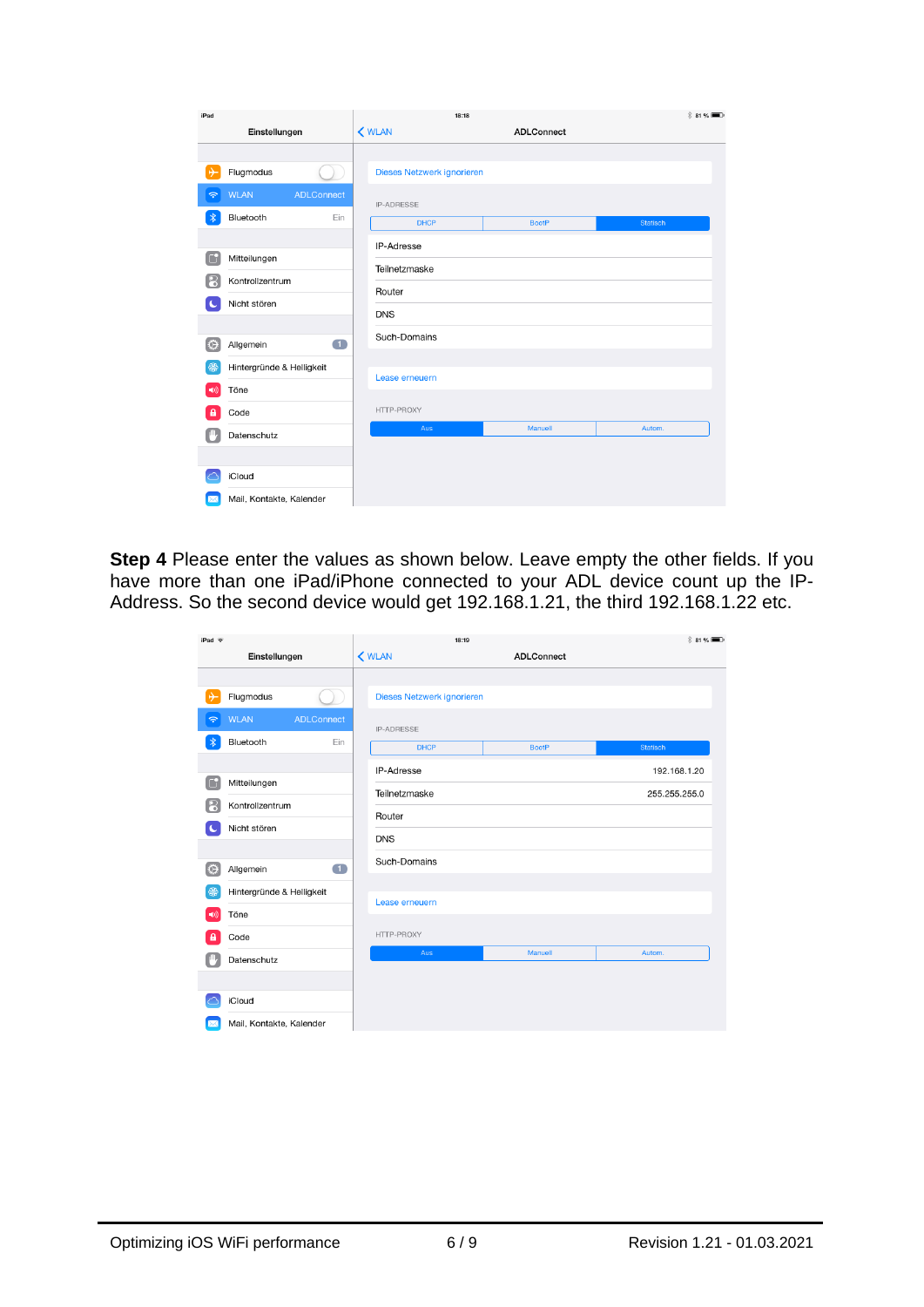Close up view of the values required. Please pay attention to enter everything exactly as shown with the dots etc. Little differences do matter.

| <b>Statisch</b> |
|-----------------|
| 192.168.1.20    |
| 255.255.255.0   |
|                 |
|                 |
|                 |
|                 |

**Step 5** After entering all fields close the WiFi configuration with the home button and switch of to the ADLConnect app in order to use your ADL device.

This configuration is permanent and does not have to be repeated the next time you use the ADL device.

### **6 Changing the used WiFi channel**

The ADL devices will usually run on their default WiFi channel 6. If for some special reason local interferences render this channel unusable, it is possible to change this channel.

For the ADL110(B), ADL120 and ADL130 please email us and we will provide specific instructions if this step is really required.

For the ADL140, ADL150(B), ADL170, ADL180, ADL190 and ADL200 please update the ADLConnect app and the device firmware to at least version 8.76 and then you will be able to change the channel on the Config page of the ADLConnect app. Please note you will have to configure a "Custom Access Point" to change the channel. The ADL device will always boot up with the default configuration to allow recovery in case of bad configurations and after 90 seconds switch over to your special settings.

### **7 Connecting multiple iOS devices issue**

We have seen cases where some iOS devices could not be connected to the ADLConnect WiFi. The "wheel" next to the WiFi name will turn but it will not change into a checkmark. In those cases it usually helps to disconnect all other connected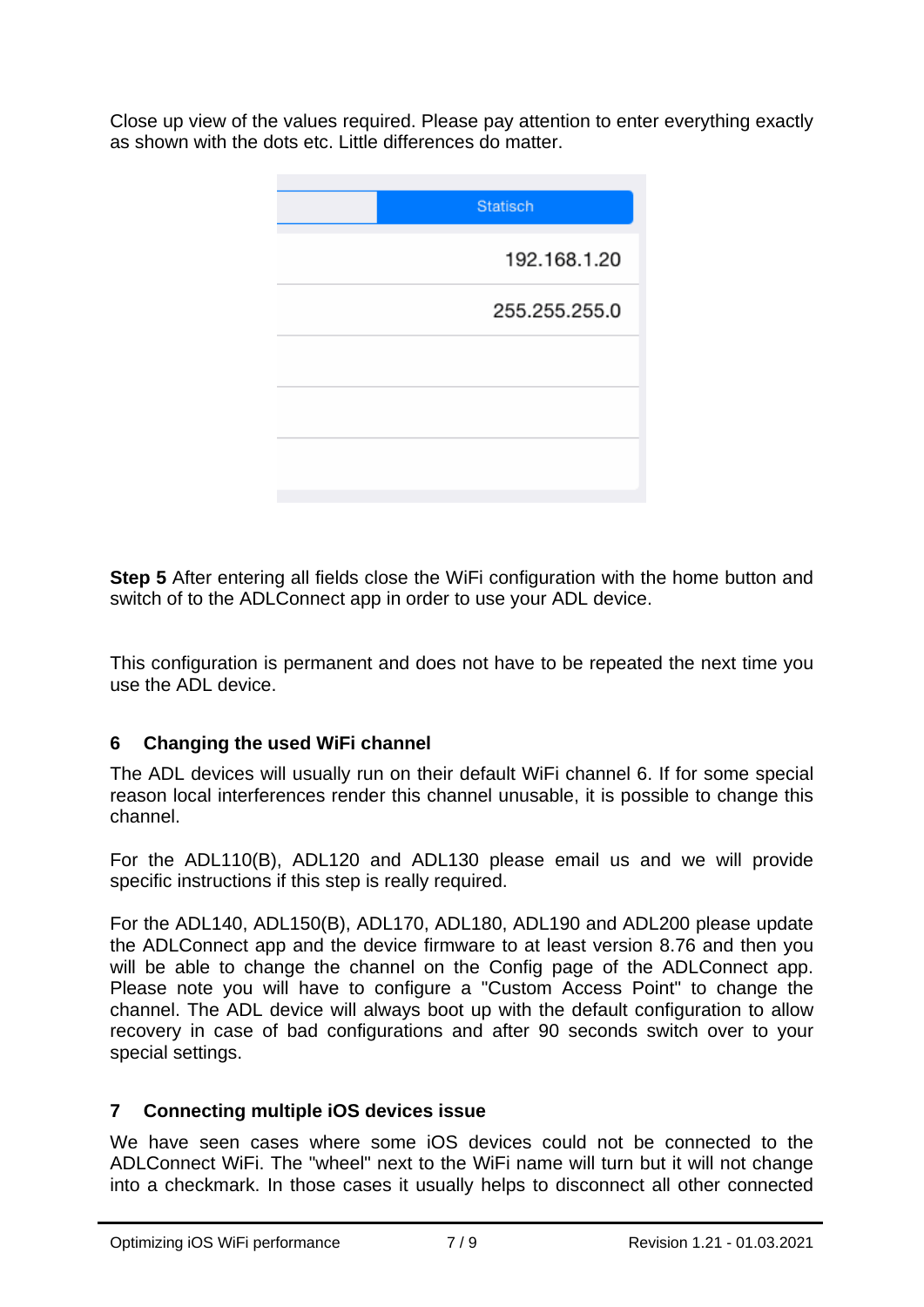devices from the WiFi using the "Forget this network" button on each iOS device. Then you can reconnect the devices one by one starting with the one causing troubles and all should connect properly.

## **8 Using multiple iOS devices issue at the same time**

The ADL110(B), ADL120 and ADL130 can only serve one instance of the ADLConnect app at a time. The app on other iOS devices will not be able to connect until the app is closed on the first device. Please do not confude this behaviour with any WiFi issues as the symptoms could look similar on a second device trying to connect.

The ADL140, ADL150(B), ADL170, ADL180, ADL190 and ADL200 can serve multiple instances of the ADLConnect app at the same time. So you can use ADLConnect on multiple devices at the same time looking at the same weather data etc.